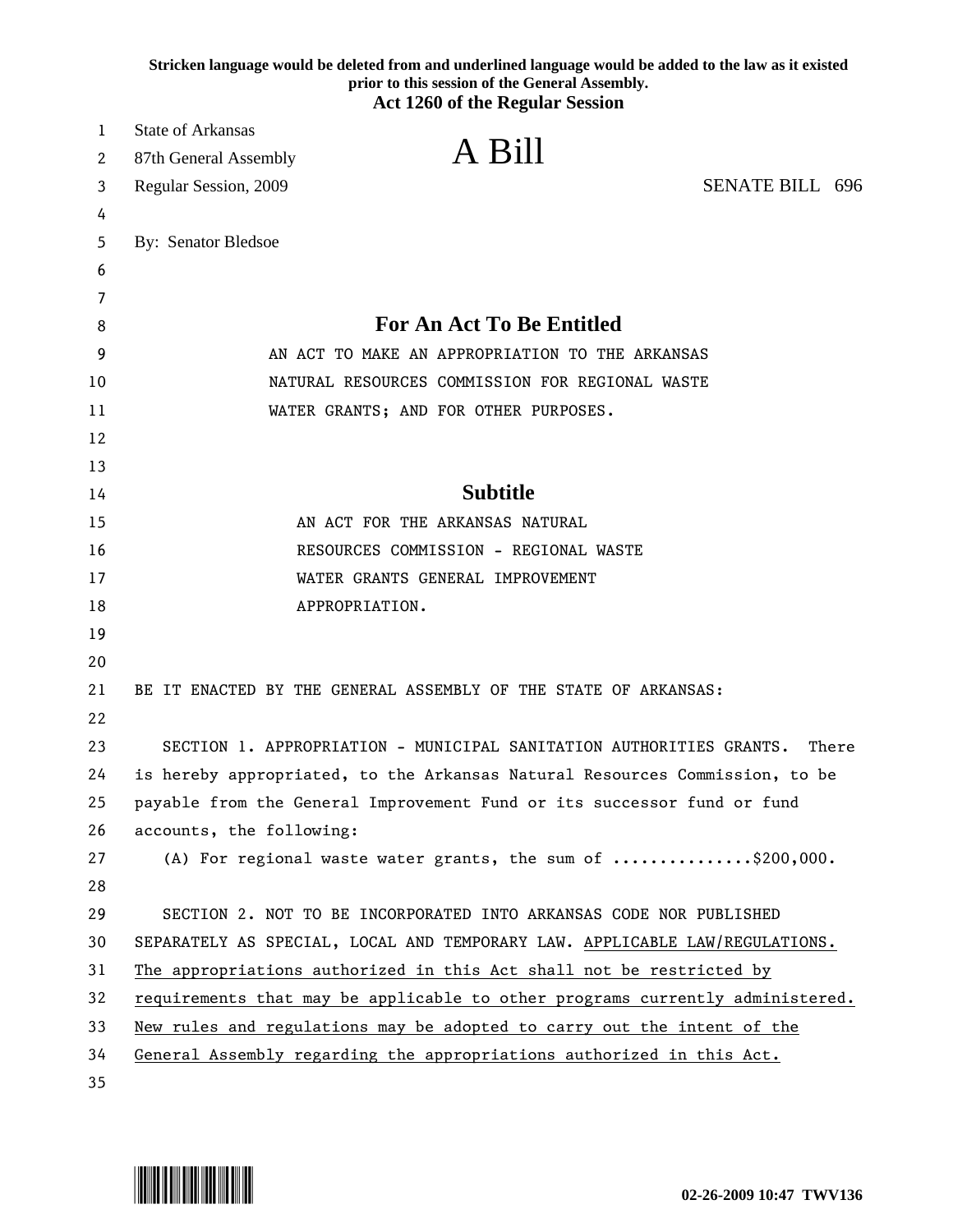1 SECTION 3. DISBURSEMENT CONTROLS. (A) No contract may be awarded nor 2 obligations otherwise incurred in relation to the project or projects 3 described herein in excess of the State Treasury funds actually available 4 therefor as provided by law. Provided, however, that institutions and 5 agencies listed herein shall have the authority to accept and use grants and 6 donations including Federal funds, and to use its unobligated cash income or 7 funds, or both available to it, for the purpose of supplementing the State 8 Treasury funds for financing the entire costs of the project or projects 9 enumerated herein. Provided further, that the appropriations and funds 10 otherwise provided by the General Assembly for Maintenance and General 11 Operations of the agency or institutions receiving appropriation herein shall 12 not be used for any of the purposes as appropriated in this act.

13 (B) The restrictions of any applicable provisions of the State Purchasing 14 Law, the General Accounting and Budgetary Procedures Law, the Revenue 15 Stabilization Law and any other applicable fiscal control laws of this State 16 and regulations promulgated by the Department of Finance and Administration, 17 as authorized by law, shall be strictly complied with in disbursement of any 18 funds provided by this act unless specifically provided otherwise by law. 19

20 SECTION 4. LEGISLATIVE INTENT. It is the intent of the General Assembly 21 that any funds disbursed under the authority of the appropriations contained 22 in this act shall be in compliance with the stated reasons for which this act 23 was adopted, as evidenced by the Agency Requests, Executive Recommendations 24 and Legislative Recommendations contained in the budget manuals prepared by 25 the Department of Finance and Administration, letters, or summarized oral 26 testimony in the official minutes of the Arkansas Legislative Council or 27 Joint Budget Committee which relate to its passage and adoption.

28

29 SECTION 5. EMERGENCY CLAUSE. It is found and determined by the General 30 Assembly, that the Constitution of the State of Arkansas prohibits the 31 appropriation of funds for more than a one (1) year period; that the 32 effectiveness of this Act on July 1, 2009 is essential to the operation of 33 the agency for which the appropriations in this Act are provided, and that in 34 the event of an extension of the Regular Session, the delay in the effective 35 date of this Act beyond July 1, 2009 could work irreparable harm upon the 36 proper administration and provision of essential governmental programs.

**SB696**